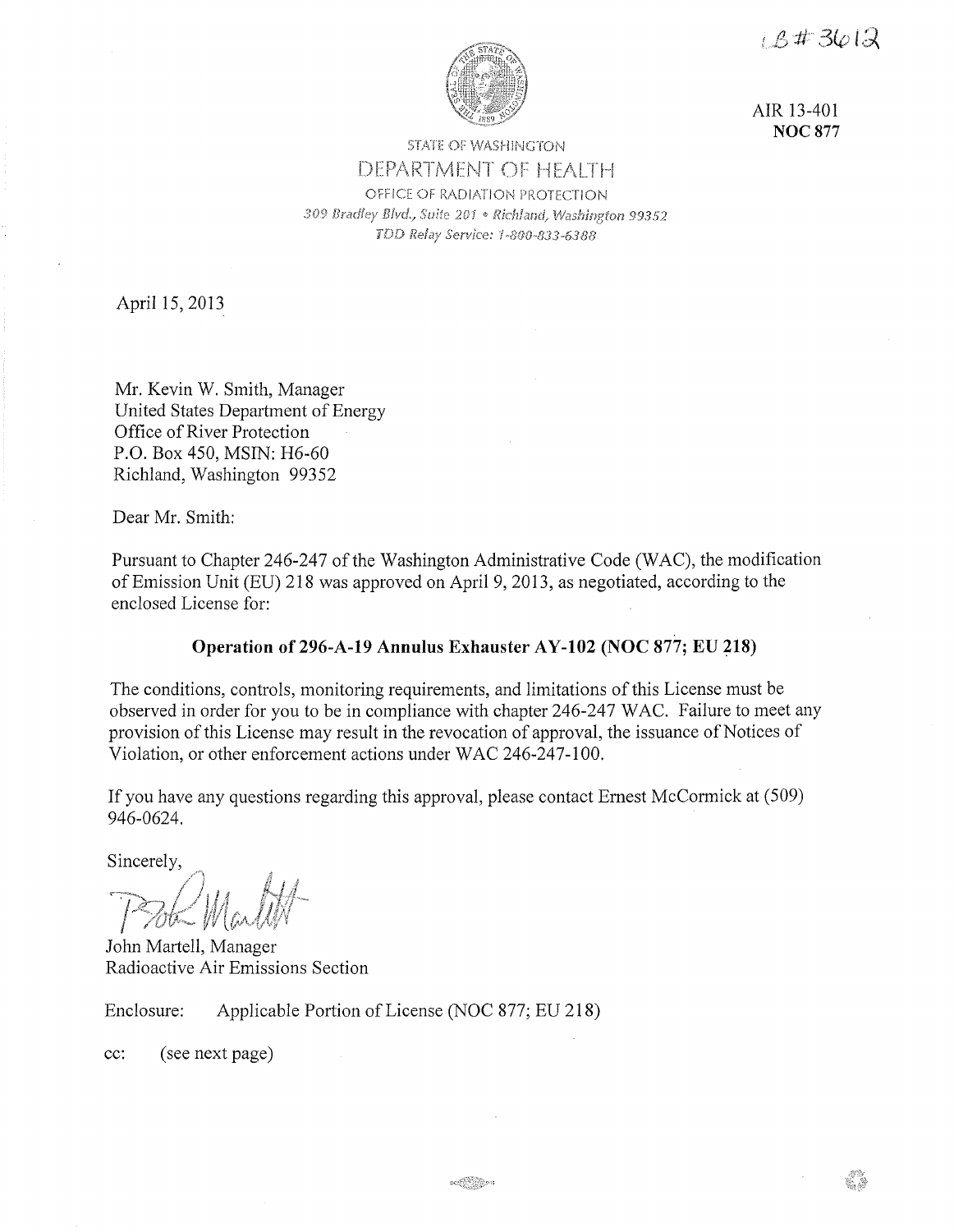Mr. Kevin W. Smith April 15, 2013 Page 2 of 2

cc: Robert Anderson, MSA Matthew Barnett, PNNL John Bates, CHPRC Tom Beam, MSA Lee Bostic, BNI Dennis Bowser, USDOE-ORP Jack Donnelly, WRPS Dennis Faulk, EPA Phil Gent, Ecology Robert Haggard, BNI Dale Jackson, USDOE-RL Steven Killoy, WRPS Ernest McCormick, WDOH Felix Miera, WRPS Valarie Peery, Ecology Michael Peloquin, WRPS Lucinda Penn, WRPS Crystal Rau, Ecology John Schmidt, WDOH Maria Skorska, Ecology Jeff Voogd, WRPS Stephen Weil, USDOE-RL Davis Zhen, EPA Environmental Portal RAES Tracking: Line 525; Resp. to IM# 7,613; NOC 877; EU 218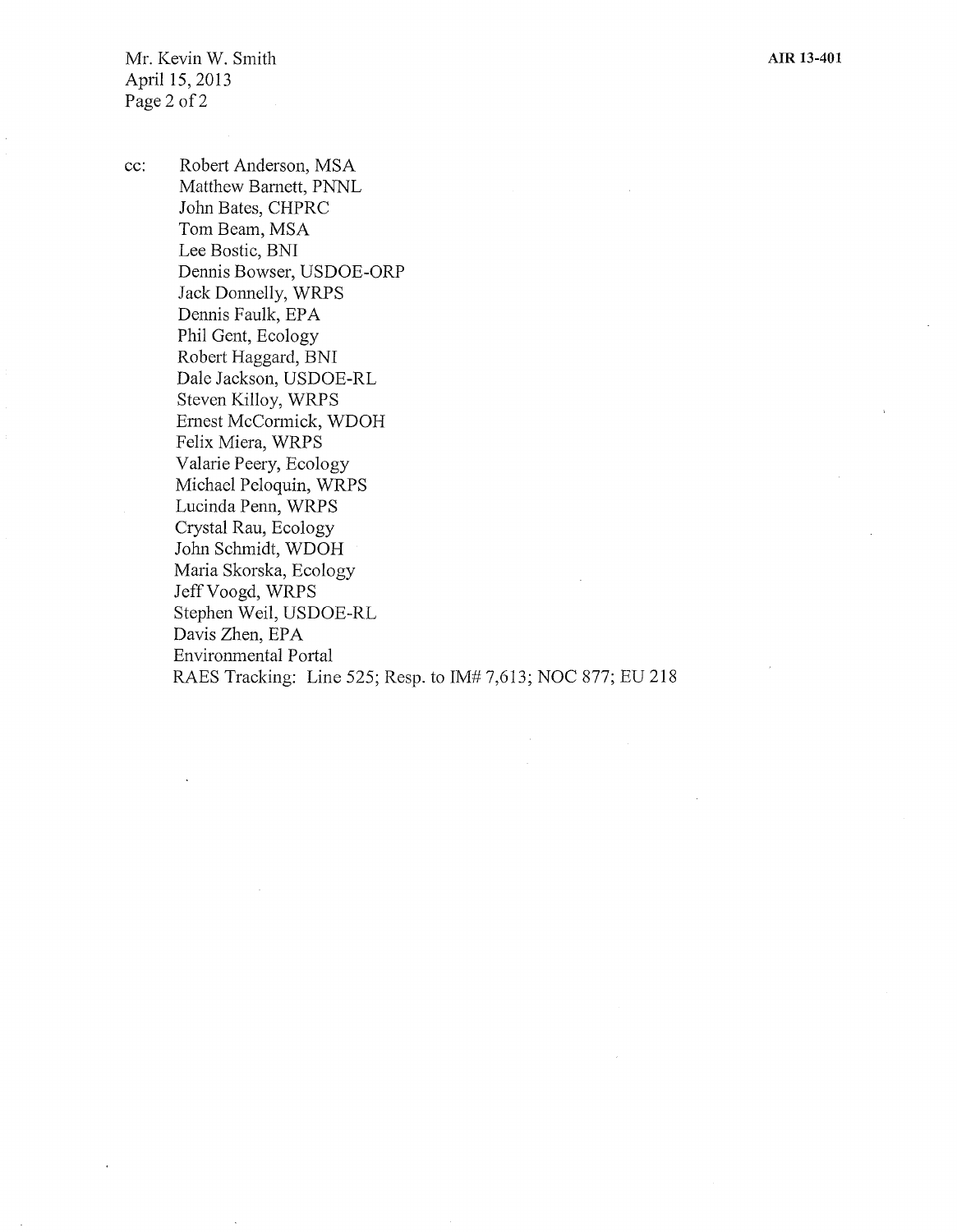#### **Emission Unit** ID: 218

#### **200E P-296A019-001**

**296-A-19** 

This is a MAJOR, ACTIVELY ventilated emission unit.

241-AYTank Fann

#### **Emission Unit Information**

Stack Height: 12.90 ft. 3.93 m. Stack Diameter 1.25 ft.

Average Stack Effluent Temperature: 83 degrees Fahrenheit. 28 degrees Celsius.

Average Stack ExhaustVelocity: 52.30 ft/second. 15.94 m/second.

**Abatement Technology** BARCT WAC 246-247-040(3), 040(4)

state only enforceable: WAC 246-247-010(4), 040(5), 060(5)

| Zone or Area | <b>Abatement Technology</b><br>the contract the maximum of the contract of the contract of the contract of the contract of the contract of the contract of the contract of the contract of the contract of the contract of the contract of the contract of th | Required $#$ of Units | <b>Additional Description</b> |  |
|--------------|---------------------------------------------------------------------------------------------------------------------------------------------------------------------------------------------------------------------------------------------------------------|-----------------------|-------------------------------|--|
|              | <b>HEPA</b>                                                                                                                                                                                                                                                   |                       | In Series                     |  |
|              | Fan                                                                                                                                                                                                                                                           |                       | Annulus Exhauster             |  |
|              | Heater                                                                                                                                                                                                                                                        | Non-Operational       |                               |  |

0.38 m.

### **Monitoring Requirements**

state enforceable: WAC 246-247-040(5), 060(5), and federally enforceable: 40 CFR 61 subpart H

| <b>Federal and State</b> | <b>Monitoring and Testing</b> | Radionuclides Requiring | <b>Sampling</b> |
|--------------------------|-------------------------------|-------------------------|-----------------|
| <b>Regulatory</b>        | Requirements                  | <b>Measurement</b>      | Frequency       |
| 40 CFR $61.93(b)(4)(i)$  | 40 CFR 61, Appendix B,        | TOTAL ALPHA TOTAL       | Continuous      |
| & WAC 246-247-075(3)     | Method $114(3)$               | <b>BETA</b>             |                 |

# **Sampling Requirements** Record Sample

**Additional Requirements** 

Additional monitoring or sampling requirements established by this License will be listed in the Conditions and Limitations section, if applicable.

**Operational Status** This emission unit is a DST annulus exhauster used to support tank farm operations and ventilates the annulus of DST 241-AY-102. The tank stores radioactive waste until the waste is retrieved, treated, and properly disposed under the applicable federal and state regulations and/or permits. The annulus is the space between the inner wall and outer wall of the tank, and is used for leak detection. The emission unit operates intermittently.

**This Emission Unit has 1 active Notice(s) of Construction.** 

| Project Title                                  |            | Approval # Date Approved NOC_ID |      |
|------------------------------------------------|------------|---------------------------------|------|
| Operation of 296-A-19 Annulus Exhauster AY-102 | AIR 13-401 | 4/9/2013                        | -877 |

## Conditions (state only enforceable: WAC 246-247-040(5), 060(5) if not specified)

- 1) The total abated emission limit for this Notice of Construction is limited to 3.84E-01 mrem/year to the Maximally Exposed Individual (WAC 246-247-040(5)). The total limit on the Potential-To-Emit for this Notice of Construction is limited to 7.67E+02 mrem/year to the Maximally Exposed Individual (WAC 246-247-030(21)).
- 2) This approval applies only to those activities described below. No additional activities or variations on the approved activities that constitute a "modification" to the emission unit, as defined in WAC 246-247-030(16), may be conducted.

This emission unit is a DST annulus exhauster used to support tank farm operations and ventilates the annulus of DST 241-AY-102. The tank annulus is located between the 75-ft diameter primary tank and the 80-ft diameter secondary liner resulting in a nominal 2.5-ft wide annular space wrapping around the entire circumference of the primary tank. Several penetrations, or risers, of various sizes exist at the top fthe secondary liner, which allows access into the annulus space. This access is used for a variety of activities, including but not limited to visual inspection cameras, sampling, ultrasonic testing crawlers, emergency pumps, and leak detection instruments. The annulus provides secondary containment when the primary tank fails and also provides the ability to cool the primary tank to reduce thennal stresses. The emission unit operates intennittently. The annulus ventilation systems minimize potential corrosion due to condensation by removing moisture through evaporation. The ventilation air accelerates the evaporation rate by circulating outside air through the annulus. The ventilation air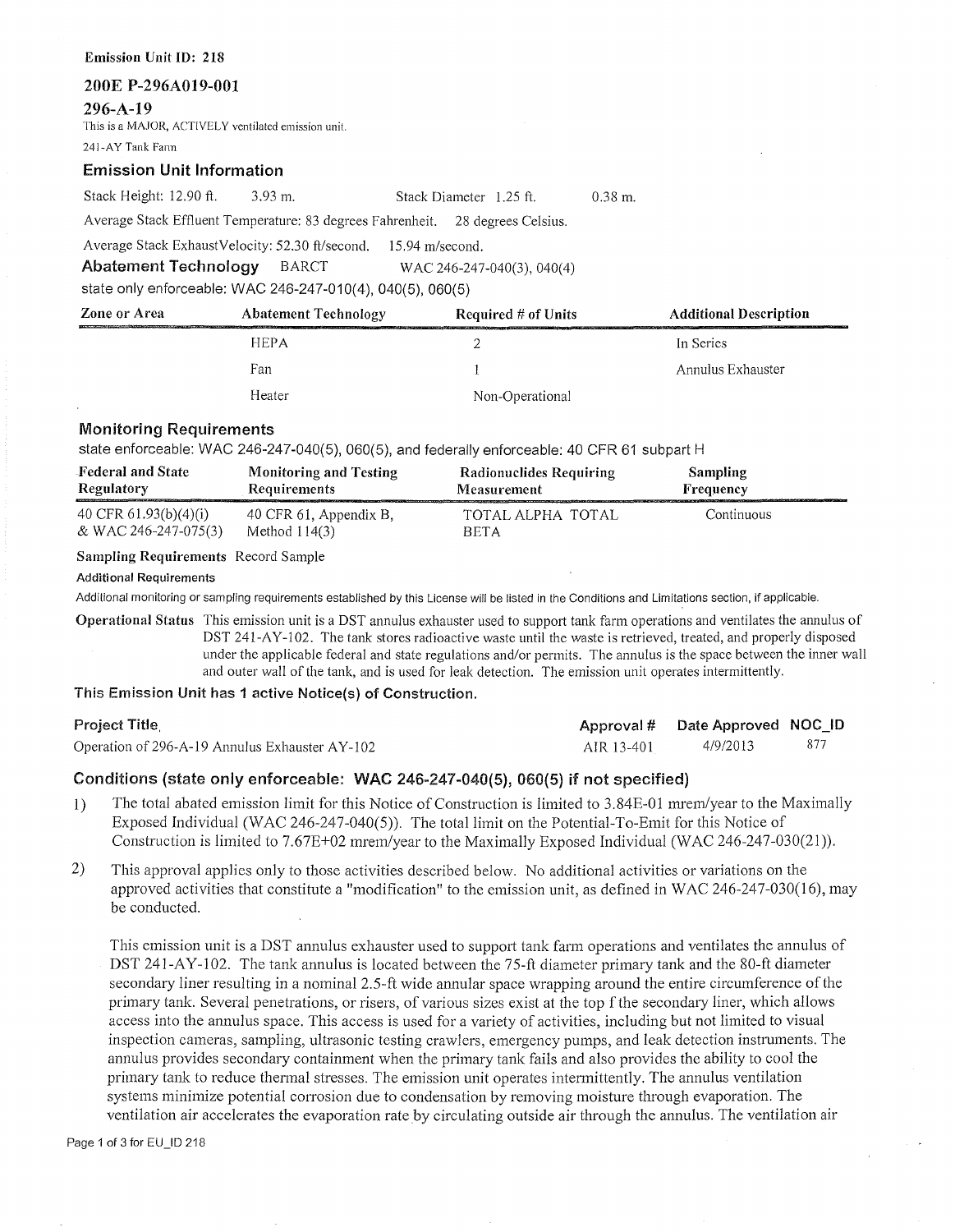also dilutes and removes any flammable gas generated within the annulus ifthere is waste in the annulus.

The Tank 241-AY-102 annulus ventilation system's exhaust fan draws outside air into an intake consisting of a damper and two pre-filters configured in series. Currently, the air is routed to the air distribution ring centered under the primary tank floor. The air flows from the air distribution ring through the air distribution slots in the refractory to the annulus. Exhaust air from the tank annulus is drawn out through underground ducts. The ducts merge aboveground to form a common vent header. For leak-detection purposes, a vacuum pump extracts an air sample from the header located upstream of the exhauster HEPA filters and feeds this air sample to a CAM. The header connects to the exhaust train where tank annulus exhaust air continues through two banks of HEPA filters configured in series. Filtered air exits the annulus ventilation system through an exhaust fan and stack and is released to the environment. The stack is fitted with a record sampler system that samples the air stream for radioactive particulates.

### WORK WITHIN ANNULUS:

The 241-A Y-102 Double shell tank annular space is known to have low levels of radioactive contamination. Work evolutions in the AY-102 Annulus include operating and removing equipment, and sample collection of unknown materials by mechanical methods. Equipment installation and removal will be perfonned in accordance with ALARACT Demonstration 13, TWRS ALARACT Demonstration for Installation, Operation, and Removal of Tank Equipment. Removed long-length equipment will either be packaged in long-length contaminated equipment disposal containers or size reduced for disposal in accordance with ALARACT Demonstration 15, Tank Fann ALARACT Demonstration for Size Reduction of Waste Equipment for Disposal. Additional activities include those activities necessary to mitigate potential waste which has entered the annulus from the primary tank 241-AY-102. The overall PTE from the AY-102 will not be increased due to the migration of tank waste into the annular space. However, a small portion of the total emissions will travel through the annular stack; i.e. the 296-A-19 stack.

If needed or chosen for use during these activities, a portable/temporary radioactive air emission unit, and a HEPA filtered vacuum radioactive air emission unit may be used in accordance with the latest revisions of their NOCs (DOE/RL-96-75 and DOE/RL-97-50, respectively).

| Ac - 227   | 9.30E-03     | Am - 241   | 5.10E+03     | Am - 243  | $2.80E+00$       |
|------------|--------------|------------|--------------|-----------|------------------|
| Ba-137 m   | 6.80E+05     | $C - 14$   | $9.40E-01$   | Cd-113 m  | $5.00E+01$       |
| Cm - 242   | $5.70E+00$   | Cm - 243   | $2.20E+00$   | Cm - 244  | $5.10E+01$       |
| $Co - 60$  | $8.00E+01$   | $Cs - 134$ | 4.20E+01     | Cs - 137  | $6.80E + 05$     |
| Eu - 152   | $6.60E+01$   | Eu - 154   | $6.60E + 03$ | Eu - 155  | $2.70E+03$       |
| $H - 3$    | $1.50E + 01$ | $1 - 129$  | $5.00E-01$   | Nb - 93 m | $4.70E+01$       |
| Ni - 59    | $2.50E+01$   | Ni - 63    | $2.30E+03$   | Np - 237  | 3.90E+00         |
| Pa - 231   | $7.90E-02$   | Pu - 238   | 6.30E+01     | Pu - 239  | $1.60E + 03$     |
| Pu - 240   | $3.80E + 02$ | Pu - 241   | 2.70E+03     | Pu - 242  | $2.50E-02$       |
| Ra - 226   | $9.10E-05$   | Ra - 228   | 4.40E-02     | Ru - 106  | $6.10E-04$       |
| $Sb - 125$ | 3.40E+01     | Se - 79    | 4.40E-01     | Sm - 151  | 8.30E+04 $\vert$ |
| Sn - 126   | $1.70E + 01$ | Sr - 90    | $4.70E + 06$ | Tc-99     | $1.90E + 02$     |
| Th - 229   | 3.80E-05     |            |              |           |                  |

### 3) **The Annual Possession Quantity is limited to the following radionuclides (Curies/year):**

Page 2 of 3 for EU\_ID 218